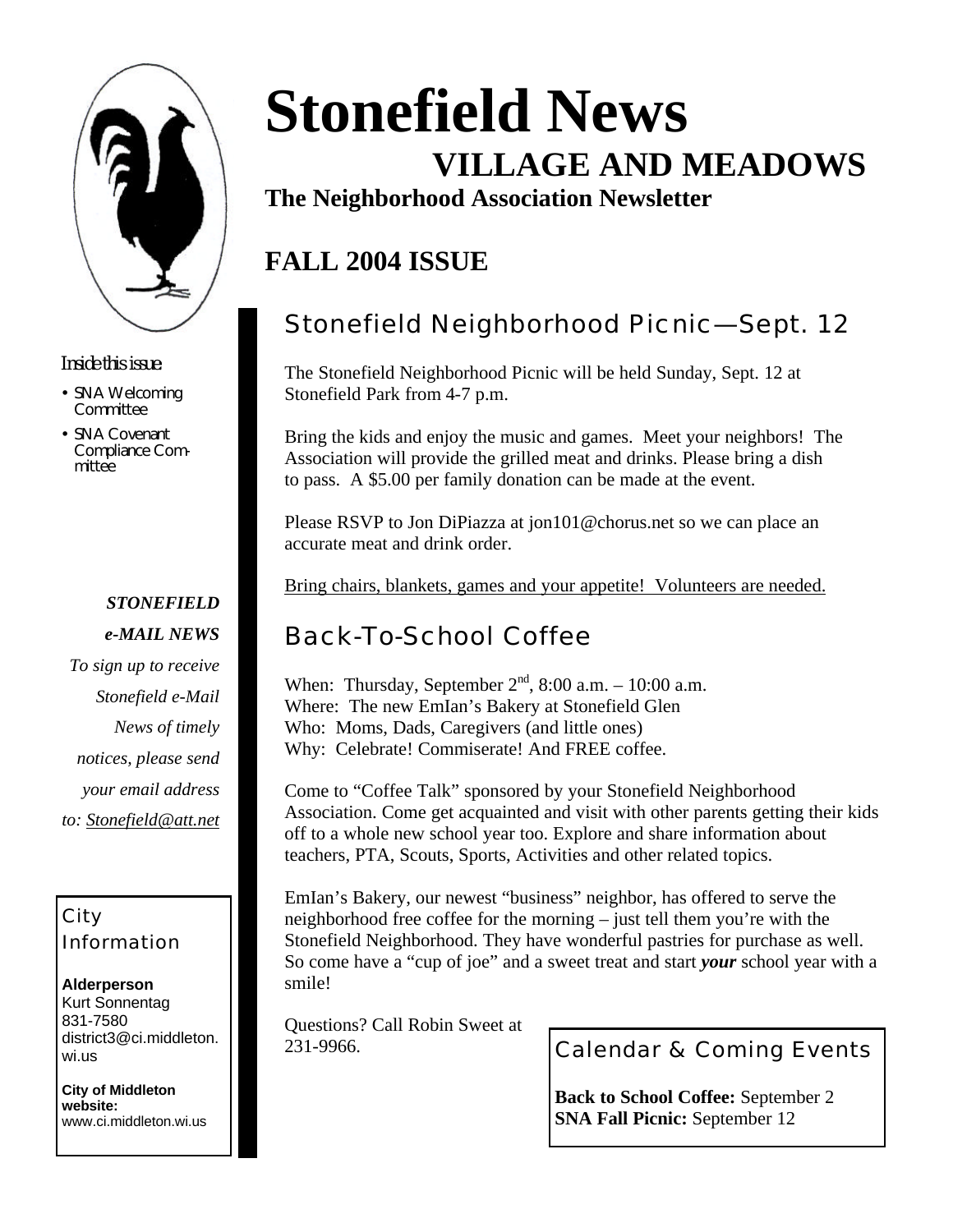# 2003-2004 SNA Board Members

#### **PRESIDENT**

Jon DiPiazza 1218 Boundary Road 836-5433 jon101@chorus.net

#### **SECRETARY**

Tom Thieding 6325 Briarcliff Lane 836-5709 tpcactus@chorus.net

#### **TREASURER**

Kathy Karaofsky 14-6 Shady Oak Circle 233-1055 Kjkarofsky@hotmail.com

#### **BOARD MEMBERS AT LARGE**

James Dvorsky 6505 Clovernook Road 836-4045 james.dvorsky@att.net

Jeffrey Mattox 1103 Stonefield Circle 831-1103 hm1103@mac.com

Mike Adler 1333 Boundary Road 831-5678 mikeadler@tds.net

#### **CIVIC DIRECTOR**

Tom Crozier 6353 Stonefield Road 833-1102 crozierip@charter.net

**WELCOMING COMMITTEE** Robin Sweet 1411 Shady Oak Circle 231-9966

# Welcome New Neighbors!

Every year a few neighbors choose to move out of Stonefield which makes way for newcomers. Annually, about 5% of Stonefield turns over making opportunities for building new bonds with new folks.

When new neighbors move in, the Stonefield Welcoming Committee drops off a Welcoming Kit with maps and information about Middleton including Public Works Newsletters, Library information, and Chamber of Commerce Guides. We also issue a SNA directory, past newsletters, covenants, tidbits about the neighborhood and generous offerings from our business neighbors in Middleton.

The Welcome Committee would like to thank last year's sponsors as well as show gratitude to the group of donors recently signed on for the next run.

Thank You's for 2003-2004:

Thank you's for 2004-2005:

- Up Specialists - Contours - High Point Swim Club
- Papa Murphy's Pizza
- Subway Sandwiches
- Victor Allen's Coffee
- Wireless Communications
- Wolf Kubly Hardware
- AutoColor Auto Paint Touch AutoColor Auto Paint Touch Up Specialists
	- EmIan's European Bakery & Cafe
	- Grand China Restaurant
	- Great Clips Hair Care
	- High Point Swim Club
	- Nitty Gritty Restaurant
	- Subway Sandwiches

If you have a Middleton business and would like the exposure to new potential customers, plus are willing to provide something of value product, gift certificates, buy-one-get-one offers), please call Robin Sweet at 231-9966 or email at roisweet@aol. com. Qualifying businesses will enjoy two years of exposure for FREE.

Thank You To…..

**Liz Weirich** of First Weber Realty, an SNA neighbor, for paying for the mailing cost of this newsletter.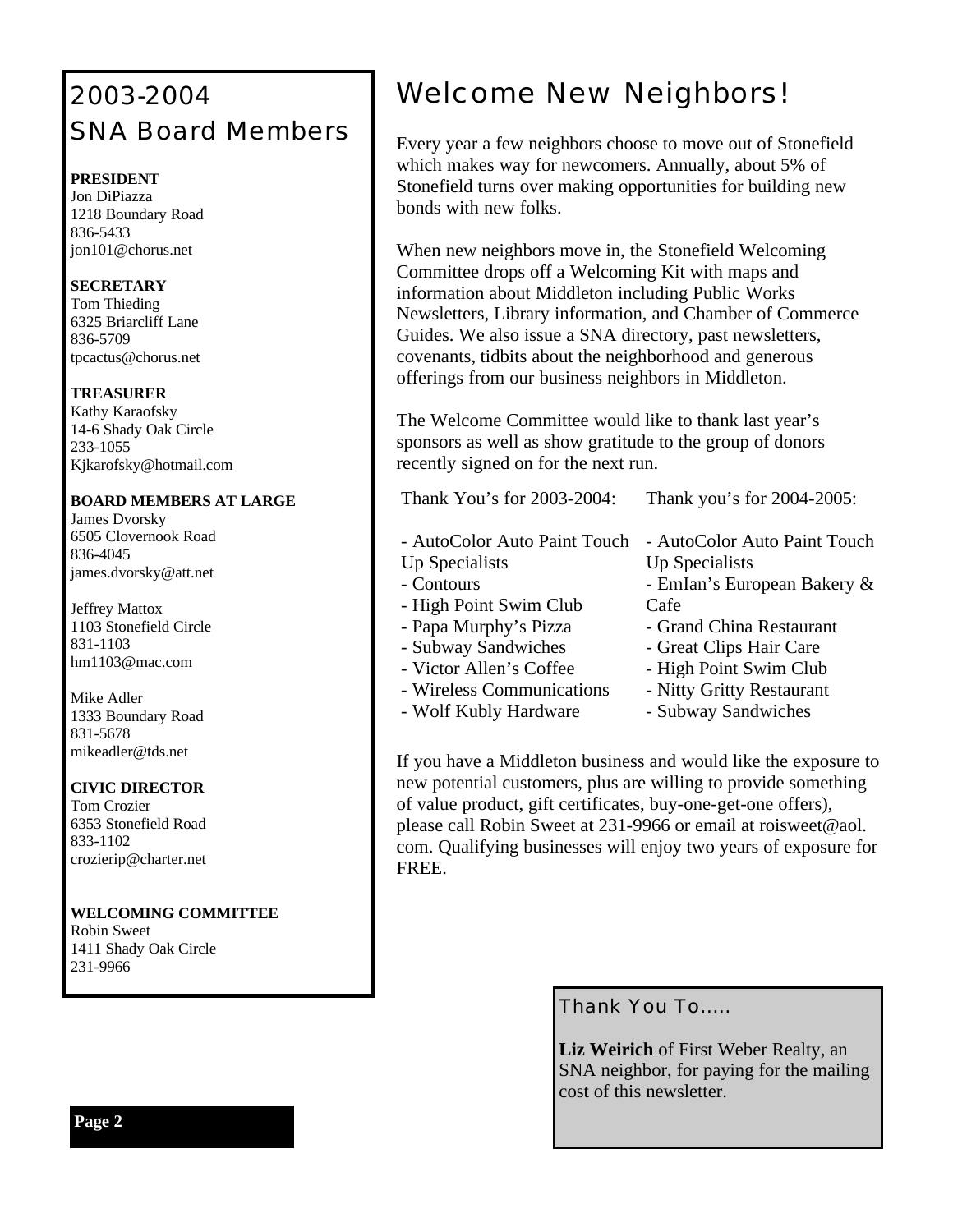### Stonefield Neighborhood Covenant Compliance Committee

The SNA has established a Covenant Compliance Committee to provide information to homeowners about covenants and make homeowners aware of their rights to enforce the covenants. The Covenant Compliance Committee will help neighbors uphold covenants and restrictions and be a resource for neighbors who have questions about the covenants connected to home titles.

You may request a copy of the Covenant and Deed

Restrictions for your property by contacting the president of the SNA.

NOTE: The Stonefield Neighborhood Association (SNA) did not develop the covenants and is not responsible for enforcement. The SNA often receives complaints about noncompliance. However, we have a responsibility as a neighborhood to maintain the standards that we all agreed to when we purchased our homes.

### Come bowl with the Tuesday Ten Pins

The Tuesday Ten Pin bowling league will be seeking For more information, please call: Rosalie Koschkee bowlers and teams for the 2004-05 season. New bowlers to seasoned veterans--everyone's welcome! Bowling equipment is available--no need to buy your The season runs from: September 14, 2004 – March own.

Join some of your neighbors already in the league! Form your own four-person team with your friends, or join an established team, and look forward to Tuesday mornings.

This league is open to all women! No need to be a Stonefield neighbor to join. Here's the scoop… Tuesday mornings, 9:00 a.m.-11:30 a.m.

### Subscribe to SNA e-News

The SNA e-News provides you with timely news and information from SNA. The e-News is sent as needed with items of interest to SNA members. We currently have 140 subscribers. SNA has taken every reasonable effort to keep your e-mail address confidential, and your e-mail is not given out or shared with anyone.

For existing subscribers, we can now accept two e-mails per household. If you have signed up and have not received any SNA e-News in the last few weeks, please resubmit your email address.

Subscribe today by sending an e-mail with your name and street address to **Stonefield@att.net**.

at 831-0629.

29, 2005 at Schwoegler Park Towne Lanes.

The (approximate) cost is \$10 weekly. There is child care available. Prize \$ is awarded at the end of the year!

### Wildbirds Unlimited offer mailbox special to Stonefield neighbors

Wildbirds Unlimited located on Old Sauk Road is offering Stonefield neighbors a discount on a medium American Classic mailbox. This includes a one-line address on both sides, and with a choice of designs.

These mailboxes comply with Stonefield covenants.